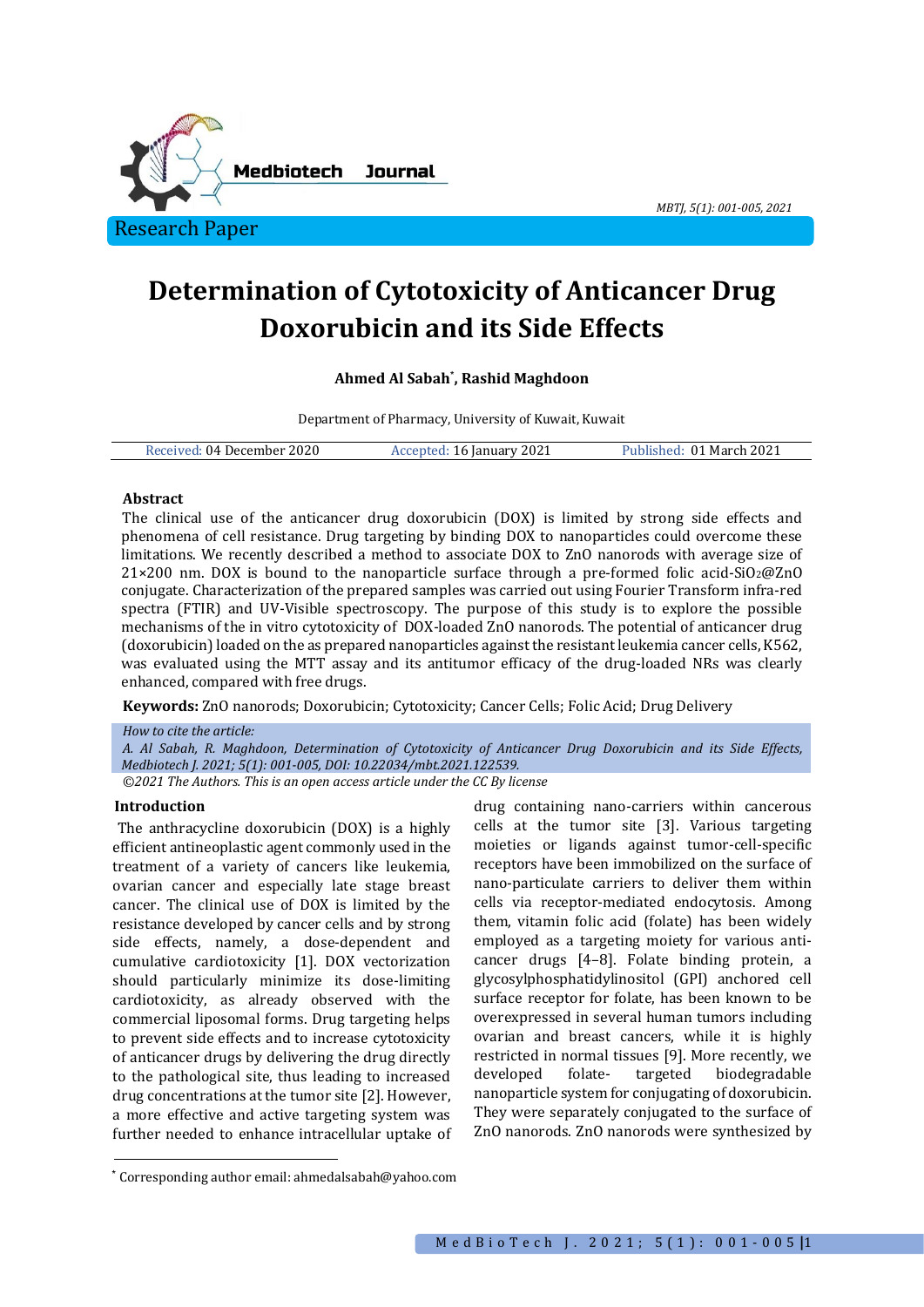hydrothermal method and coated with silica at room temperature for high biocompatibility that published in our previous works [10]. The potential of doxorubicin against the resistant leukemia cancer cells, K562 was evaluated using the MTT assay. The DOX loaded FA/SiO2@ZnO NRs present several interesting properties that are favorable for use in drug targeting: conventional DOX. This gain in antineoplastic activity could be due to the vectorization of the drug. Indeed, when DOX is brought to the cell by a vector, this may change its route of internalization and zones of accumulation in the cell. It was reported that DOX can change its intracellular distribution when it is bound to an entity, for example as conjugated to polymers [11] or cell penetrating peptides [12]. These distribution changes are most of the time

correlated to differences in cytotoxicity between

conventional and vectorized DOX.

### **Materials and Methods**

## *Materials*

Dicyclohexylcarbodiimide (DCC) and folic acid were received from Merck chemical company and used without any further purification. Deionized and distilled water was used for the preparations in this work. Doxorubicin hydrochloride (DOX, Aldrich) was used for the drug loading and purchase from farmacia Italia Company.

# **Synthesis of folic acid/SiO2@ZnO nanorod conjugate.**

ZnO nanorods with average size of 21×200 nm were prepared by a facile and simple hydrothermal route. Coating of the particles with silica were done by TEOS and APTMS in room temperature for enhanced biocompatibility [10]. For assembling of folic acid (FA) to  $SiO<sub>2</sub>$  coated ZnO nanorods, 0.12 g of folic acid and 0.06g of dicyclohexylcarbodiimide (DCC) sonicated in 30 ml DMF for 1hour up to dissolving all solid materials. The obtained solution and 0.06 g of nanorods was stirred in room temperature for about 15 hours. The resulted yellow solid (FA/SiO2@ZnO conjugate) was then washed with deionized water and dried during 2 days in the labrotary.

# **Synthesis of Doxorubicin (DOX) drug loaded silica coated ZnO nanorod.**

The water-soluble anti-cancer drug doxorubicine was chosen as a model drug. The DOX loading was carried out by dispersing 0.06g of FA/SiO2@ZnO conjugate and DOX (3mg) in 30 ml DMF. The mixture was stirred for 24 hours to facilitate DOX uptake. The optical density of residual DOX in the supernatant was measured at 480 nm by UV–Vis spectrophotometer. The drug loaded nanoparticles were then separated, washed several times with distilled water and dried in room temperature.

## **Cytotoxicity assays (MTT assay)**

Prior to the experiment, the leukemia cancer cells, K562, were seeded in standard 96-well plates at 2 \* 10<sup>4</sup> cells per well and grown for 24 h. The culture medium was then discarded and cells were treated for 24 and 48 hours with 0.0, 0.65, 1.25, 2.5 and 5mg/mL of nanocariers contained doxorubicin drug. The effect of DOX and DOX-loaded nanocarriers on the cell viability were assessed using a tetrazolium dye (3-(4, 5-dimethy-lthiazol-2 yl)-2,5diphenyltetrazolium bromide, named MTT assay. The medium containing DOX was discarded and cells were rinsed thrice with phosphate buffered saline (PBS). They were incubated during 4 h with a 0.5 mg/mL MTT solution in culture medium. Then the medium was replaced by 200 µL of DMSO to dissolve the formazan crystals formed by viable cells and the percentage cell viability (%) compared to vehicle-treated control cells. Arbitrary assigned 100% viability was determined by measuring absorbance at 480 nm.

## **Results and Discussion**

#### *FTIR Study*

Fig 1. a. and scheme 1 is shown bonding between carboxyl group of FA (folic acid) and amino group on the surface (NH2 groups of APTMS) of the nanorods by the peaks in  $16801700$  cm<sup>-1</sup> (C=O stretching of amide bond) and 1580-1610 cm-1 ( N-H stretching of amid bond). Folic acid characteristic peaks in 1483, 1605 and 1696 cm-1 in Fig. 1 b also exist in the FTIR spectra of the FA conjugated NRs (fig 1. a). FTIR spectra of pure DOX and DOX loaded silica coated nanorods are presented in Fig. 2. a and b.



**Figure 1.** FTIR spectra of (a) FA/SiO2@ZnO NRs (b) pure FA.

FTIR spectrum of pure DOX shows peaks at 3382 cm−<sup>1</sup> due to N–H and O-H stretching vibrations for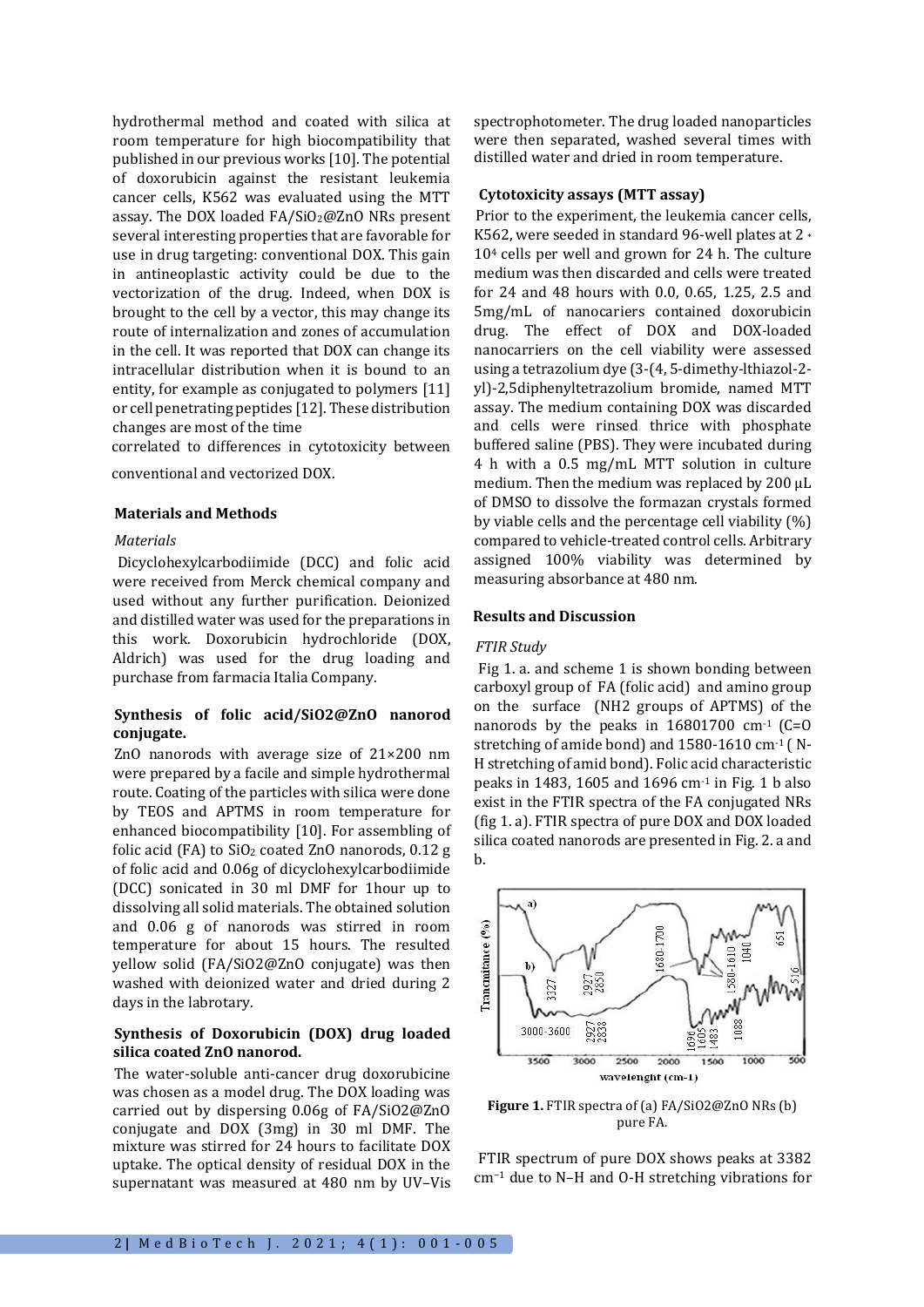the primary amine structure. The structure of doxorubicine and its binding manner to DNA is shown in fig. 3. The bands observed at 891 cm−<sup>1</sup> and 782 cm−<sup>1</sup> due to N–H wag in pure DOX appear in the FTIR spectrum of DOX-conjugated nanorods. From this FTIR results, it can be interpreted that attachment of DOX to the silica coated nanorods occurs by electrostatic intractions because N-H and O-H bonding in about 3300-500 cm-1 are not changed.



**Figure 2.** FTIR spectra of (a) pure DOX (b) DOX loaded silica coated NRs.

| <b>Table 1.</b> List of FTIR spectra for pure FA, pure DOX, FA/SiO2@ZnO NRs and DOX- |  |
|--------------------------------------------------------------------------------------|--|
| FA/Si02@Zn0 NRs                                                                      |  |

| <b>Freq.</b> assignments    | Pure FA (cm <sup>-</sup> | FA/SiO <sub>2</sub> @ ZnO NRs<br>(cm 1) | <b>Pure DOX</b><br>$\text{(cm-1)}$ | DOX-FA/SiO2@ZnO NRs<br>$\text{(cm-1)}$ |  |  |
|-----------------------------|--------------------------|-----------------------------------------|------------------------------------|----------------------------------------|--|--|
| $v(Zn-0)$                   | ---                      | 516                                     | $---$                              | 511                                    |  |  |
| $v$ (Zn-O-Si)               | ---                      | 651                                     | ---                                | 650                                    |  |  |
| ω $(N-H)$                   | ---                      | $--$                                    | 782,891                            | 773,892                                |  |  |
| $\delta$ (O-H, N-H)         | 1605,1696                | ---                                     | 1616                               | 1611                                   |  |  |
| $v(G-0)$                    | 1088                     | 1040                                    | 1073                               | 1041                                   |  |  |
| $v(N-H)$ amide I<br>region  |                          | 1580-1610                               |                                    |                                        |  |  |
| $v(C=0)$ amide II<br>region |                          | 1680-1700                               |                                    |                                        |  |  |
| $v$ (C-H)                   | 2838, 2927               | 2850,2927                               | 2923                               | 2850, 2927                             |  |  |
| $v(0-H), v(N-H)$            | 3000-3600                | 3327                                    | 3382                               | 3328                                   |  |  |



**Figure 3.** Doxorubicin chemical structure (left) and its binding manner to DNA (right).



'DCC is a activator of carboxilic group of folic acid for binding to NH2 group of APTMS.

**Scheme 2.** Attachment of DOX and folic acid to the as prepared SiO2@ZnO NRs.

# *UV/Visible study*

The prepared conjugated nanorods were first dispersed in distilled water by ultrasonication and then the UV-Vis optical absorption characteristics of the sample were measured. The peaks in 285 nm in figure 4. a is due for assembling of folic acid on NRs surface by formation of amide bonding between them. Pure folic acid has an absorbtion peak in 283 nm. After the doxorubicine were loaded with DOX, the UV-Vis peaks at around 237 and 482 nm attributing to the loaded DOX molecules were observed by the UV-Vis spectrum in Fig 4.b, which were slightly shifted from the corresponding absorption peaks of free DOX molecules at 233, 253 and 481 nm, respectively. Fig 4.c and 4.d represent the UV-Vis spectrum of pure FA and DOX respectively. The slight shifts of the spectra may be originated from the interaction of the loaded DOX drugs and the conjugated components. All these results demonstrated that DOX molecules were successfully loaded onto the NRs via the efficient interaction between the drug molecules and drugcarriers.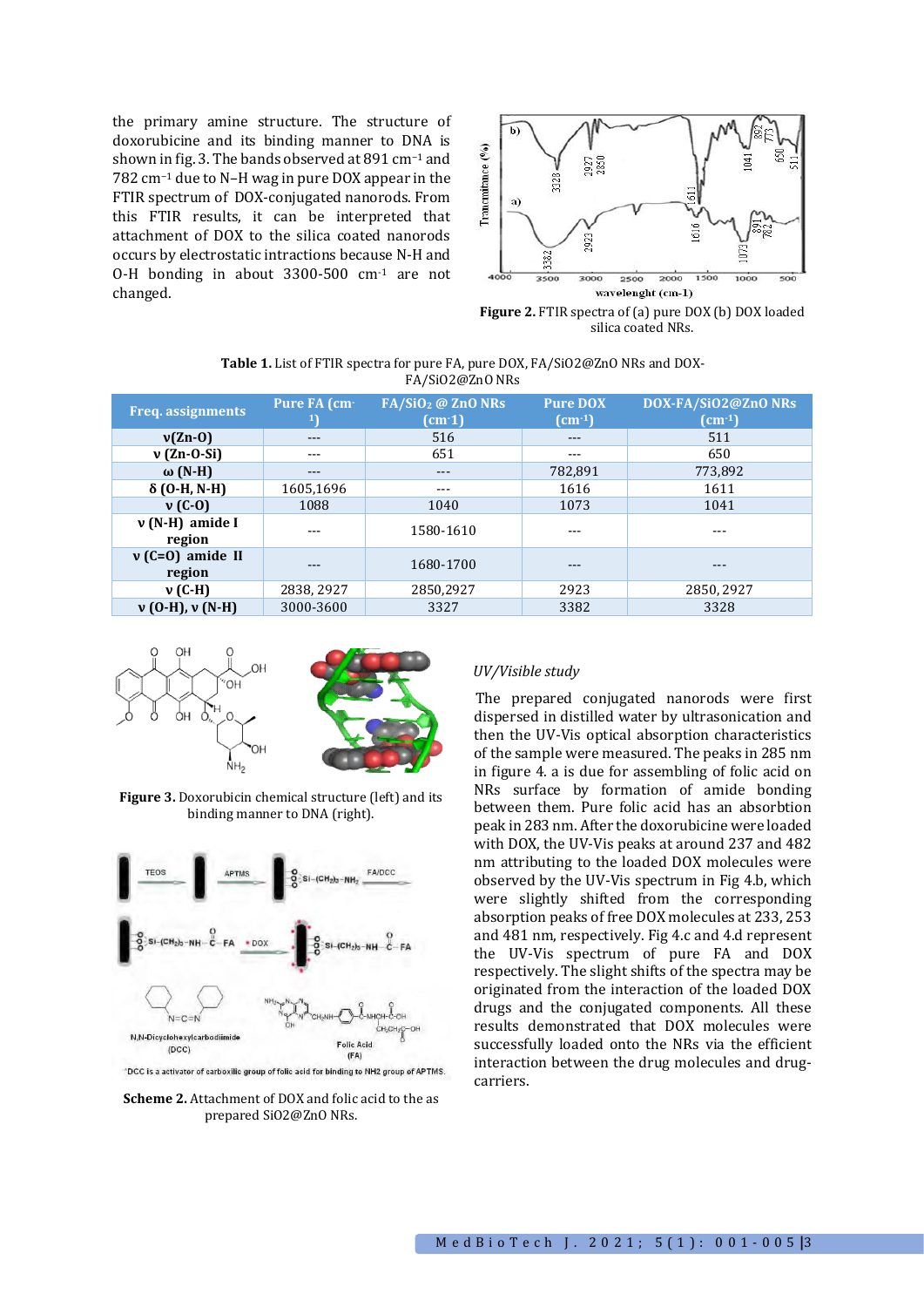

**Figure 4.** UV-Vis spectra: a) FA/SiO2@ZnO NRs b) DOX loaded FA/SiO2@ZnO NRs c) pure FA d) pure DOX

# *Cytotoxicity of DOX-loaded FA/SiO2@ZnO NRs on K562 cells*

We studied the cytotoxicity of our DOX-FA/SiO2@- NRs and pure DOX suspensions at Different drug concentrations. The results presented in Fig. 5 show that, within 24 h, the DOX- FA/SiO2@ZnO NRs suspension was significantly more active against K562 cells than pure DOX solution. The NRs alone has no significant cytotoxic effect on K562 cells, while DOX- FA/SiO2@NRs induced higher cell mortality than conventional drug. Cell viability reached nearly 21%, whereas DOX in solution led to only 40% viability at the concentration of 5 mg/ml. These data indicate that the intracellular action of internalized DOX-FA/ SiO2@ZnO NRs plays an important role in the gain of cytotoxicity. Fig. 6 and table 2 show the result of dose dependence cytotoxicity of DOX and DOX-FA/ SiO2@ZnO NRs against leukemia cancer cells, K562 line within 24 h. The NRs are deposited at greater than 24 hours so the experiments were carried out during this time.

The morphology and behavior of DOX-FA/SiO2@ZnO NRs against leukemia cancer cells, K562 cultured in vitro was observed under phasecontrast microscope and evaluated by MTT assays. The phase-contrast micrographs obtained in figure 7 a and b show cell attachments on the DOX-FA /SiO2@ZnO NRs after culture for 24h at concentration 5 mg/ml.



**Figure 5.** The percentage K562 cells viability (%) for DOX, conjugated NRs and DOX loaded NRs at the concentration of 5 mg/mL within 24 h compared to the vehicle-treated control cells.



**Figure 6.** Compare effect of DOX- FA/SiO2@ZnO NRs and DOX at different concentration for 24 h.